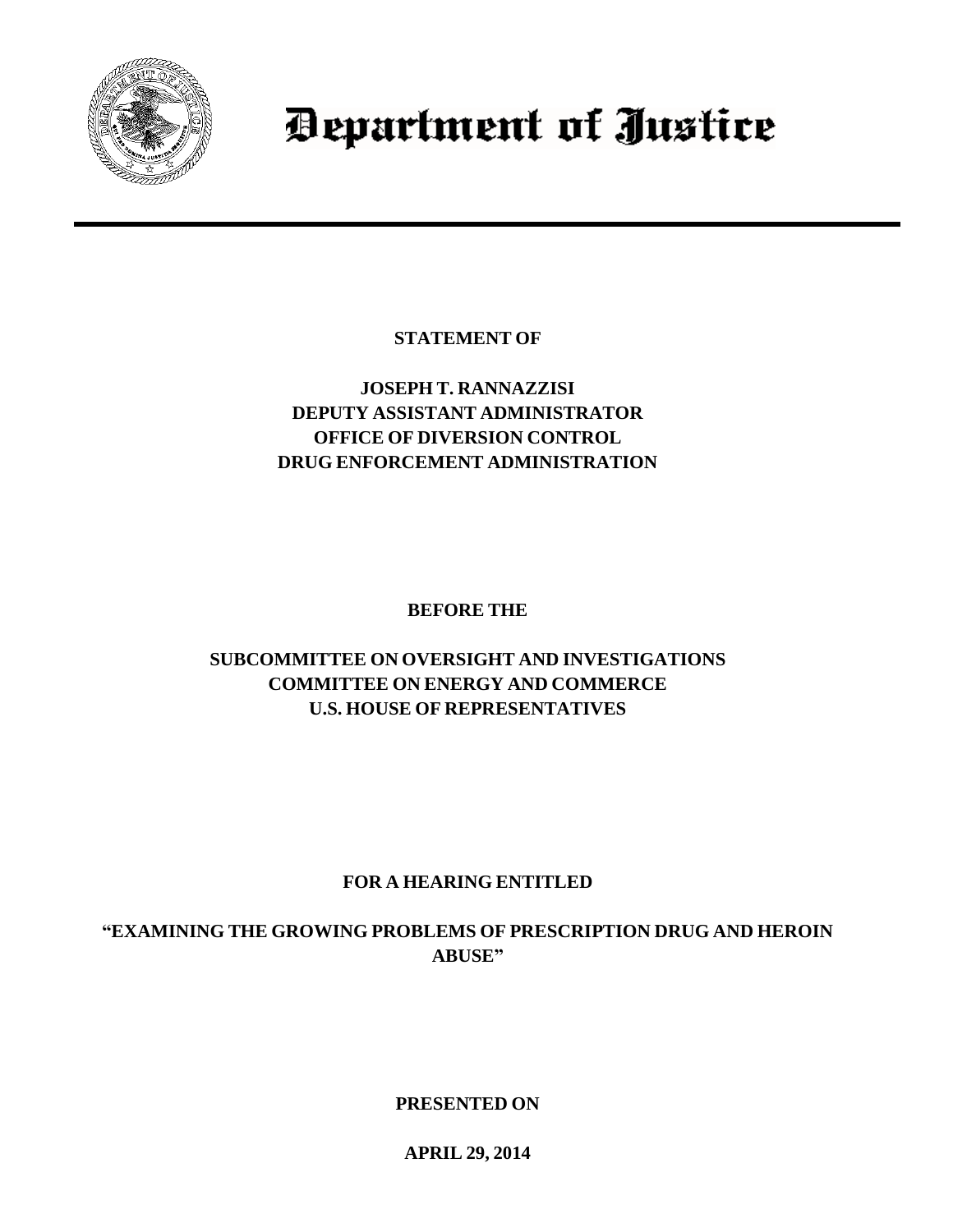## **TESTIMONY OF DEPUTY ASSISTANT ADMINISTRATOR JOSEPH T. RANNAZZISI OFFICE OF DIVERSION CONTROL, DRUG ENFORCEMENT ADMINISTRATION BEFORE THE ENERGY AND COMMERCE SUBCOMMITTEE ON OVERSIGHT AND INVESTIGATIONS U.S. HOUSE OF REPRESENTATIVES APRIL 29, 2014**

## **INTRODUCTION**

Chairman Murphy, Ranking Member DeGette, and distinguished Members of the Committee, on behalf of Drug Enforcement Administrator Michele M. Leonhart and the men and women of the Drug Enforcement Administration (DEA), thank you for the opportunity to discuss the epidemic of pharmaceutical controlled substance abuse, specifically the relationship between prescription opioid diversion, misuse and abuse and heroin trafficking and use. DEA and other agencies have been concerned about the connection between prescription opioid diversion, misuse and abuse and rising heroin trafficking and use for several years.

According to the most recent National Survey on Drug Use and Health (NSDUH), there were 335,000 current heroin users in 2012, more than double the number in 2007 (161,000). The DEA believes the increased heroin use is driven by many factors, including an increase in the misuse (e.g., using more than medically indicated or using in a manner not medically indicated) and abuse (i.e., using in order to feel the psychoactive effects of the drug) of prescription psychotherapeutic drugs, specifically opioids. Increases in heroin purity and availability, the low street cost of heroin, expanded Mexican Drug Trafficking Organizations' involvement in the distribution of heroin, and the lack of public awareness of the risks of heroin use are also important contributing factors.

## **BACKGROUND**

There has been some speculation that action to curb prescription drug diversion and nonmedical use somehow "diverted" attention from the ongoing problem of heroin use and paved the way for abusers and traffickers to abandon prescription drugs in favor of heroin. However, the cycle of drug abuse is not that simple. To be sure, heroin use steadily increased as prescription drug abuse became an epidemic in this country. The problem of prescription drug abuse has increased exponentially in the last 15 years due to a combination of excessive prescribing, drug availability through friends and family, Internet trafficking, rogue pain clinics, prescribers who prescribe pharmaceutical controlled substances without a legitimate medical purpose or outside the usual course of professional practice, pharmacies that dispense illegitimate prescriptions, and supply chain wholesalers and manufacturers that fail to provide effective controls and procedures to guard against diversion—all of which fueled illicit access at the expense of public health and safety.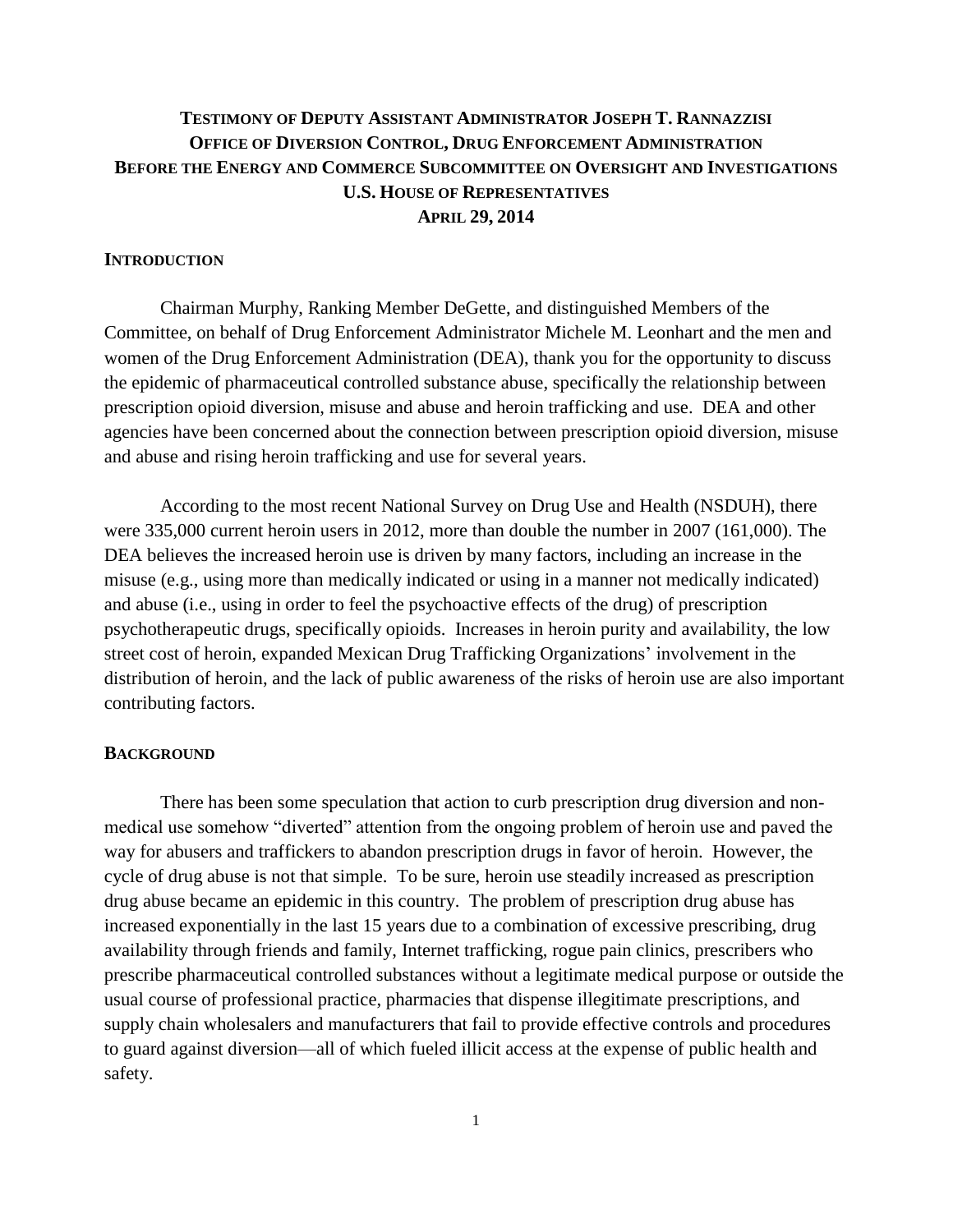At the outset, it is important to note that the non-medical use of prescription opioids and heroin use can lead to addiction and death. We know that more than 16,000 people lost their lives in 2010 to overdoses involving prescription opioids. These deaths represent not just a statistic, but our family members, friends, neighbors and colleagues who join others who lost their lives to heroin as well as a myriad of other drugs.

The extent of the lives lost to illicit and licit drug overdoses must be put into context. Recently, the Centers for Disease Control and Prevention (CDC) reported its analysis revealing that 38,329 people died from a drug overdose in the United States in  $2010<sup>1</sup>$  Nearly 60 percent of those drug overdose deaths (22,134) involved pharmaceutical drugs. Opioid analgesics, such as oxycodone, hydrocodone, and methadone, were involved in about three of every four pharmaceutical overdose deaths (16,651), confirming the predominant role opioid analgesics play in drug overdose deaths. $^{2}$ 

The cycle of abuse between licit and illicit opioids requires us to recognize that what these individuals and communities are facing is not a heroin *or* a prescription drug problem. It is an *addiction* problem. Heroin use and prescription drug abuse are both addictions that begin with use and are sustained and promoted through increased trafficking. This serious public health problem can be addressed by education, appropriate screening and treatment, recovery support, and enforcement. These initiatives can be effective regardless of whether the problem is fed by heroin or prescription drugs. The DEA supports all of these initiatives to address both prescription drug misuse and abuse and heroin use.

### **ABUSE OF PHARMACEUTICAL CONTROLLED SUBSTANCES**

 $\overline{a}$ 

According to the 2012 NSDUH, 6.8 million people over the age of 12 used psychotherapeutic drugs for non-medical reasons during the past month. This was higher than the users reported in 2011, but similar to the number of users reported between 2005 and 2010. This represents 29 percent of illicit drug users and is second only to marijuana in terms of popularity. There are more current users of psychotherapeutic drugs for non-medical reasons than current users of cocaine, heroin, and hallucinogens combined.

<sup>&</sup>lt;sup>1</sup> Drug Overdose in the United States: Fact Sheet. [www.cdc.gov/homeandrecreationalsafety/overdose/facts.html](http://www.cdc.gov/homeandrecreationalsafety/overdose/facts.html) (accessed Marc. 18, 2014).

 $2^{2}$  Naloxone is an opiate antagonist that can rescue individuals who have overdosed on an opiate. Introduction of naloxone into the victim immediately reverses the affects of the opiate and can save a patient from the overdose. Naloxone is currently available as an injectable, however, police departments in several areas of the country such as Quincy, Massachusetts and Suffolk County, New York are using a nasal naloxone delivery method that is administered by police officers who are certified to carry and utilize the drug under established protocols. Police first responders generally arrive on the scene of an overdose well before emergency medical service personnel and in overdose situations, every second counts. The quicker that naloxone is administered the better chance for patient survival.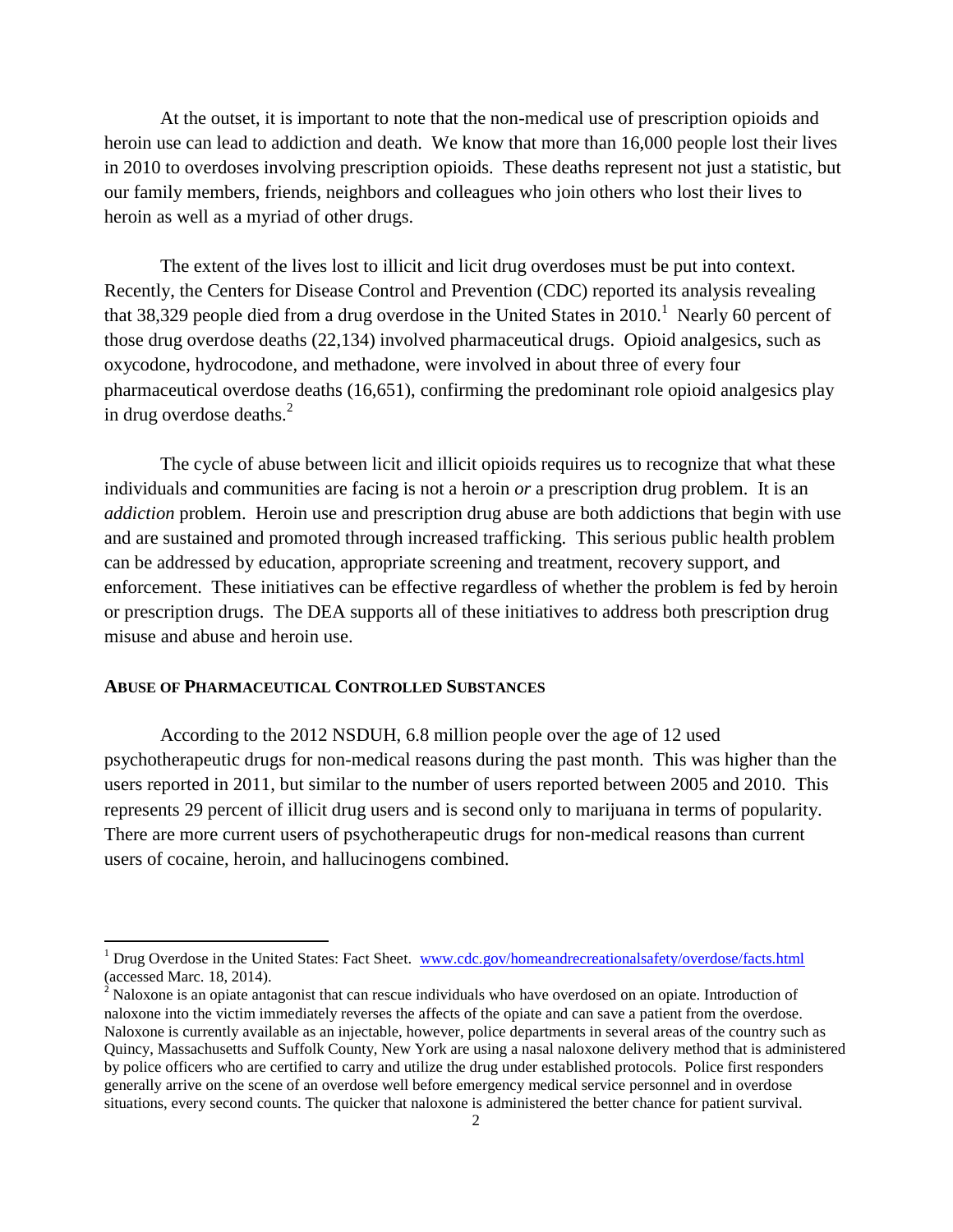In 2012, 156,000 persons aged 12 or older used heroin for the first time within the previous 12 months, which was similar to estimates from 2007 to 2011. However, this was an increase from annual initiates during 2003 (92,000) and 2006 (90,000). Among recent initiates aged 12 to 49, the average age for first-time heroin use was 23.0 years, which was similar to the 2011 estimate (22.1 years).<sup>3</sup> Notably, a special analysis by the NSDUH indicates that 81 percent of heroin initiates between the ages of 12 and 49 in 2008-2010 had previously used pain relievers non-medically.<sup>4</sup>

Non-medical prescription opioid use, particularly by teens and young adults, can easily lead to heroin use. Black-market sales for prescription controlled substances are typically five to ten times their retail value. DEA intelligence reveals the "street" cost of prescription opioids steadily increases with the relative strength of the drug. For example, generally, hydrocodone combination products (a schedule III prescription drug and also the most prescribed drug in the country)<sup>5</sup> can be purchased for as little as \$5 to \$7 per tablet. Stronger drugs like oxycodone combinations (e.g., Percocet, a schedule II drug) can be purchased for as little as \$7 to \$10 per tablet. Even stronger prescription drugs are sold for as much as \$80.00 per tablet or more in the case of the previous formulation of OxyContin 80 mg, and \$30.00 to \$40.00 per tablet for 30 mg oxycodone single entity immediate release or the 30 mg oxymorphone extended release. These increasing costs make it difficult, especially for teens and young adults, to purchase in order to support their addiction, particularly when many first obtain these drugs for free from the family medicine cabinet or friends. Not surprisingly, some users of prescription opioids turn to heroin, a much cheaper opioid, generally \$10 per bag, which provides a similar "high" and keeps the drug seeker/abuser from experiencing painful withdrawal symptoms. This cycle has been repeatedly confirmed. For some time now, law enforcement agencies across the country have been specifically reporting an increase in heroin use by teens and young adults who began their cycle of abuse with prescription opioids.

Healthcare providers and the victims they treat are confirming this increase. According to some reporting by treatment providers, many individuals addicted to opioids will use whichever drug is cheaper and/or available to them at the time. Individuals addicted to opioids are anecdotally known to switch back and forth between prescription opioids and heroin, depending on

 $\overline{a}$ 

<sup>&</sup>lt;sup>3</sup> Substance Abuse and Mental Health Services Administration, Results from the 2012 National Survey on Drug Use and Health.

<sup>4</sup> Gfroerer, Joe and Muhuri, Pradip. Association between nonmedical pain reliever use and heroin initiation. Presentation at ONDCP Interagency Meeting on Heroin. June 28, 2012.

<sup>5</sup> On February 27, 2014, DEA published in the *Federal Register* a Notice of Proposed Rulemaking (NPRM) to move hydrocodone combination products from schedule III to schedule II, as recommended by the Assistant Secretary for Health of the U.S. Department of Health and Human Services and as supported by the DEA's own evaluation of relevant data. This NPRM proposes to impose the regulatory controls and sanctions applicable to schedule II substances on those who handle or propose to handle hydrocodone combination products. The NPRM is available on the DEA's website, [www.dea.usdoj.gov.](http://www.dea.usdoj.gov/) Members of the public are invited to submit comments or request a hearing. Electronic comments must be submitted, or written comments postmarked, by 11:59 p.m. Eastern Time on April 27, 2014. Requests for hearings must be submitted by March 31, 2014.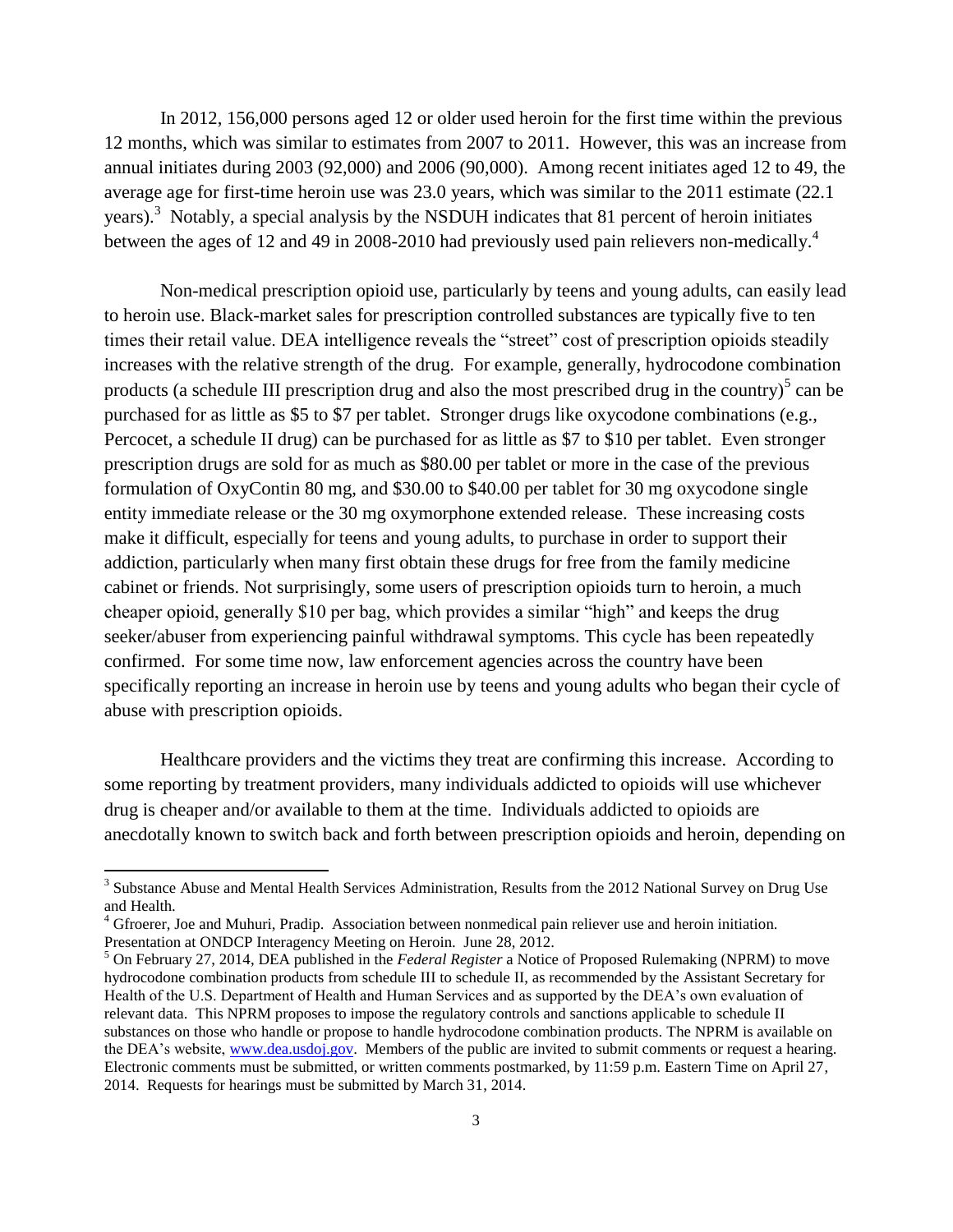price and availability. Abusers who have recently switched to heroin are at high risk for accidental overdose. Unlike with prescription drugs, heroin purity and dosage amounts vary, and heroin is often cut with other substances, all of which could cause individuals with less tolerance to higher potency opioids to accidentally overdose.

## **A HOLISTIC APPROACH TO NON-MEDICAL PRESCRIPTION DRUG USE, DIVERSION AND AVAILABILITY**

Non-medical drug use cannot be addressed through law enforcement action alone. The Office of National Drug Control Policy's 2011 Prescription Drug Abuse Prevention Plan, a multi-pronged approach that includes education, tracking and monitoring, proper medicine disposal, and enforcement is a science-based and practical way to address this national epidemic.

## *Education*

The DEA educates the registrant population, including pharmacy personnel, as well as parents, community leaders and law enforcement personnel regarding diversion trends, the scope of the prescription drug diversion problem, and how to best address prescription drug diversion in communities throughout the United States.

DEA, along with state regulatory and law enforcement officials, and in conjunction with the National Association of Boards of Pharmacy, hosts Pharmacy Diversion Awareness Conferences (PDACs) throughout the country; to date, 34 separate PDACs have been held in 16 different states. Each one-day conference is held on a Saturday or a Sunday for the convenience of the pharmacy community. The conference is designed to address the growing problem of diversion of pharmaceutical controlled substances at the retail level. The conference addresses pharmacy robberies and thefts, forged prescriptions, doctor shoppers, and illegitimate prescriptions from rogue practitioners. The objective of this conference is to educate pharmacists, pharmacy technicians, and pharmacy loss prevention personnel on methods to prevent and respond to potential diversion activity. In addition, the DEA Office of Diversion Control routinely makes presentations to the public, educators, community-based organizations, registrants, and their professional organizations, industry organizations, and law enforcement agencies regarding the diversion and non-medical use of pharmaceutical controlled substances.

DEA also established the Distributor Initiative Program in 2005 to educate registrants on maintaining effective controls against diversion, and monitoring for and reporting suspicious orders. This program was initially designed to educate wholesale distributors who were supplying controlled substances to rogue Internet pharmacies and, more recently, to diverting pain clinics and pharmacies. The goal of this educational program is to increase distributor awareness and vigilance so that they cut off the source of supply to these and other schemes. Wholesale distributors are required to design and operate a system that will detect suspicious orders and report those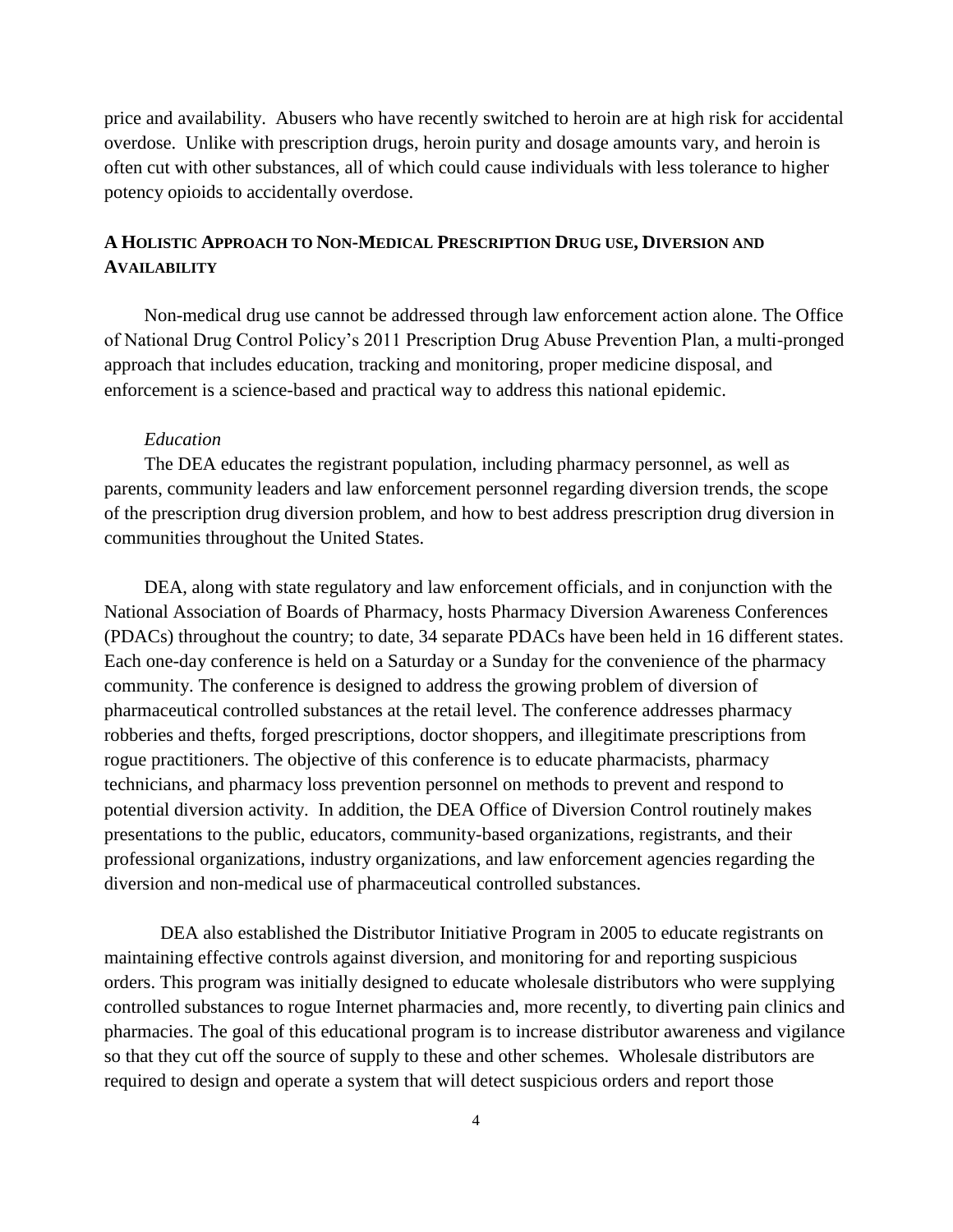suspicious orders to DEA. Through the Distributor Initiative Program, DEA educates distributors about their obligations under the CSA, as well as provides registrants with current trends and "red flags" that might indicate that an order is suspicious, such as the type of drug(s) ordered, orders of unusual size, orders that deviate from a normal pattern, frequency of orders, breadth and type of products ordered, and the location of the customer.

#### *Monitoring*

Prescription drug monitoring programs (PDMPs) are typically State-run electronic database systems used by practitioners, pharmacists, medical and pharmacy boards, and law enforcement. These programs are established through state legislation and are tailored to the specific needs of a particular state. DEA strongly supports PDMP programs and encourages the use of these programs by medical professionals in detecting and preventing doctor shopping and other forms of diversion. Currently, 48 states have an operational PDMP (meaning collecting data from dispensers and reporting information from the database to authorized users). Additionally, DEA makes its registrant database available to any state, without a fee, for use in their PDMP, or other state agency charged with investigating healthcare fraud or controlled substance diversion. These programs, however, are only as good as the data that is in each system and the willingness of practitioners and pharmacists to use such systems on a consistent basis.

#### *Medication Disposal*

Another factor that contributes to the increase of prescription drug diversion is the availability of these drugs in the household. In many cases, dispensed controlled substances remain in household medicine cabinets well after medication therapy has been completed, thus providing easy access to non-medical users, accidental ingestion, or illegal distribution for profit. Accidental ingestion of medication, including a controlled substance, by the elderly and children, is more likely when the household medicine cabinet contains unused medications that are no longer needed for treatment. The medicine cabinet also provides ready access to persons, especially teenagers, who seek to use these medications non-medically. Removing household medication that is unwanted or no longer needed is a key component to limiting the availability of and access to these drugs by children and drug seekers for non-medical purposes.

DEA has responded to this problem by coordinating, every six months, Nationwide Prescription Drug Take-Back Days with our Federal, state, local, and tribal law enforcement partners. Prescription drug take-back days are convenient opportunities for the public to safely dispose of unused, unwanted or expired medications. Since September 2010, DEA has held seven Nationwide Prescription Drug Take-Back Days. On October 26, 2013, the most recent Nationwide Take Back Day, 647,211 pounds (324 tons) of prescription medications were collected from members of the public. Collectively, the seven Nationwide Take Back Days have removed a total of 3.4 million pounds (1,733 tons) of medication from circulation. The eighth national take-back day is scheduled for April 26, 2014.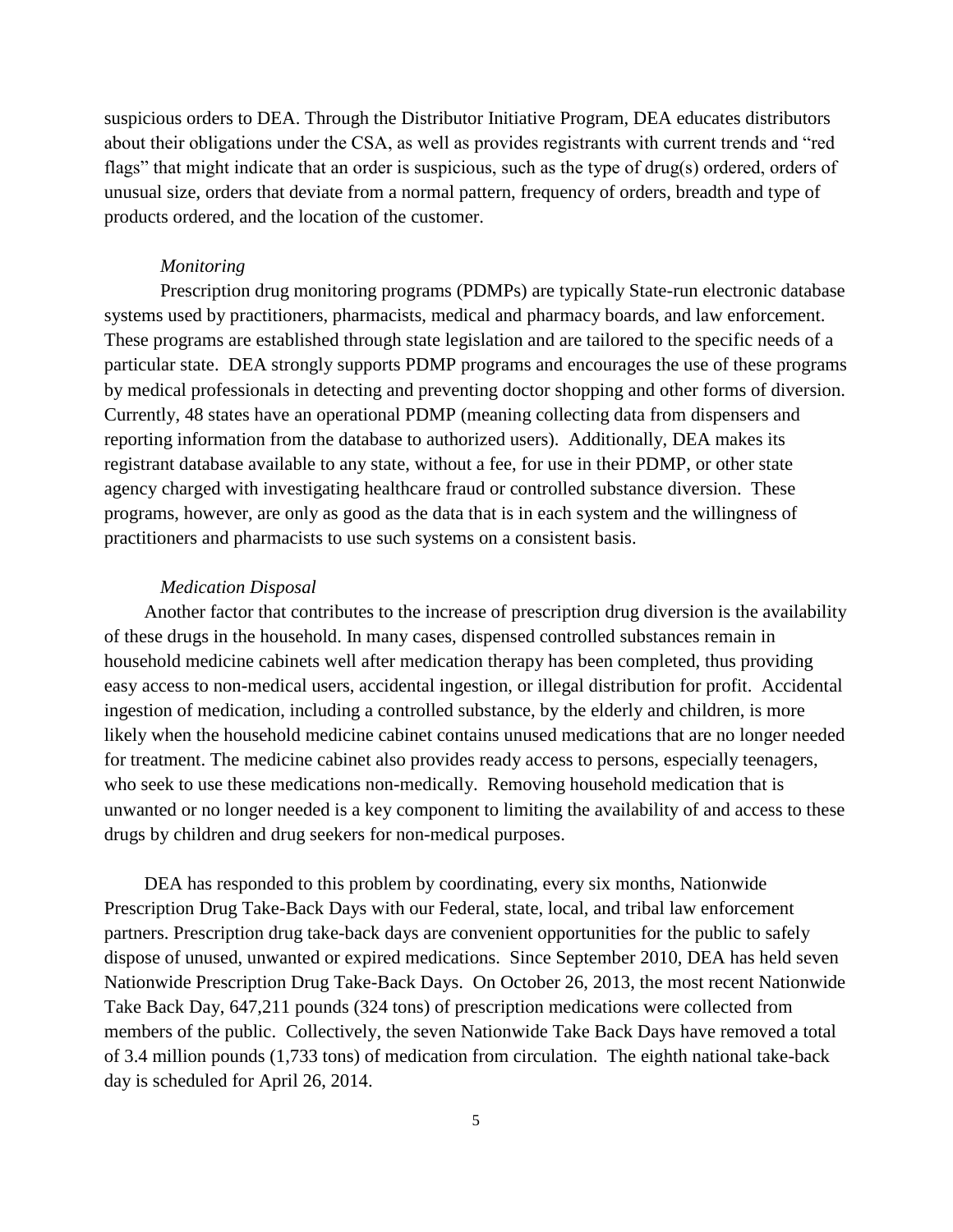In addition, DEA is fully engaged in ensuring proper disposal of controlled substances and is developing a final rule implementing the Secure and Responsible Drug Disposal Act. The Act authorizes DEA to promulgate regulations allowing additional ways for Americans to dispose of their unwanted or expired controlled substance medications in a secure and responsible manner. DEA's goal is to implement the Secure and Responsible Drug Disposal Act of 2010 by expanding the options available to safely and securely collect pharmaceutical controlled substances from ultimate users for purposes of disposal, to include: take-back events, mail-back programs, and collection receptacle locations. With the final regulations on the horizon, the DEA hopes that all Americans will be able to remove unwanted controlled substances more readily from their households, thereby helping to reduce diversion and the public health concerns regarding these substances.

## *Enforcement*

 $\overline{a}$ 

Over the past several years, DEA has uncovered two types of illegal schemes used to divert powerful and addictive controlled substance pharmaceuticals. Florida was the epicenter of many illegal operations whereby hundreds of millions of dosage units of controlled substances were diverted into the illicit marketplace across the United States. Between 2005 and 2009, the diversion of millions of dosage units of schedule III hydrocodone products was facilitated by rogue internet pharmacies and unscrupulous prescribers who provided prescriptions to drug seekers utilizing these sites. The *Ryan Haight Online Pharmacy Consumer Protection Act* that took effect in April 2009 responded to the explosion of domestic rogue internet pharmacy diversion. This law, combined with intensified law enforcement and regulatory actions, virtually eliminated domesticbased rogue internet pharmacies that were involved in internet distribution of prescription opioids.

As the number of domestic, Internet-based pharmacies began to decline in 2008, law enforcement observed a significant rise in the number of rogue pain clinics, particularly in Florida.<sup>6</sup> Instead of hydrocodone combination products, the practitioners in these clinics dispensed millions of dosage units of oxycodone, a schedule II controlled substance that is just as dangerous as hydrocodone combination products when taken for a non- medical use. There was a sharp increase in pain clinics located in the tri-county area of South Florida (comprised of Broward, Miami-Dade, and Palm Beach Counties) in 2009. According to data provided by the State of Florida, by 2010, Broward County alone was home to approximately 142 rogue pain clinics. Federal, state and local law enforcement investigations identified thousands of drug seekers that routinely traveled to Florida-based rogue pain clinics to obtain pharmaceutical controlled and non-controlled substances, such as oxycodone, hydromorphone, methadone, tramadol, alprazolam, clonazepam, and carisoprodol. They then would travel back to their home states and illegally distribute the drugs that ultimately flooded the illicit market in states along the entire East Coast and the Midwest.

 $6$  It addition, the amount of heroin seized at the South West border increased over 300 percent from 2008 to 2013.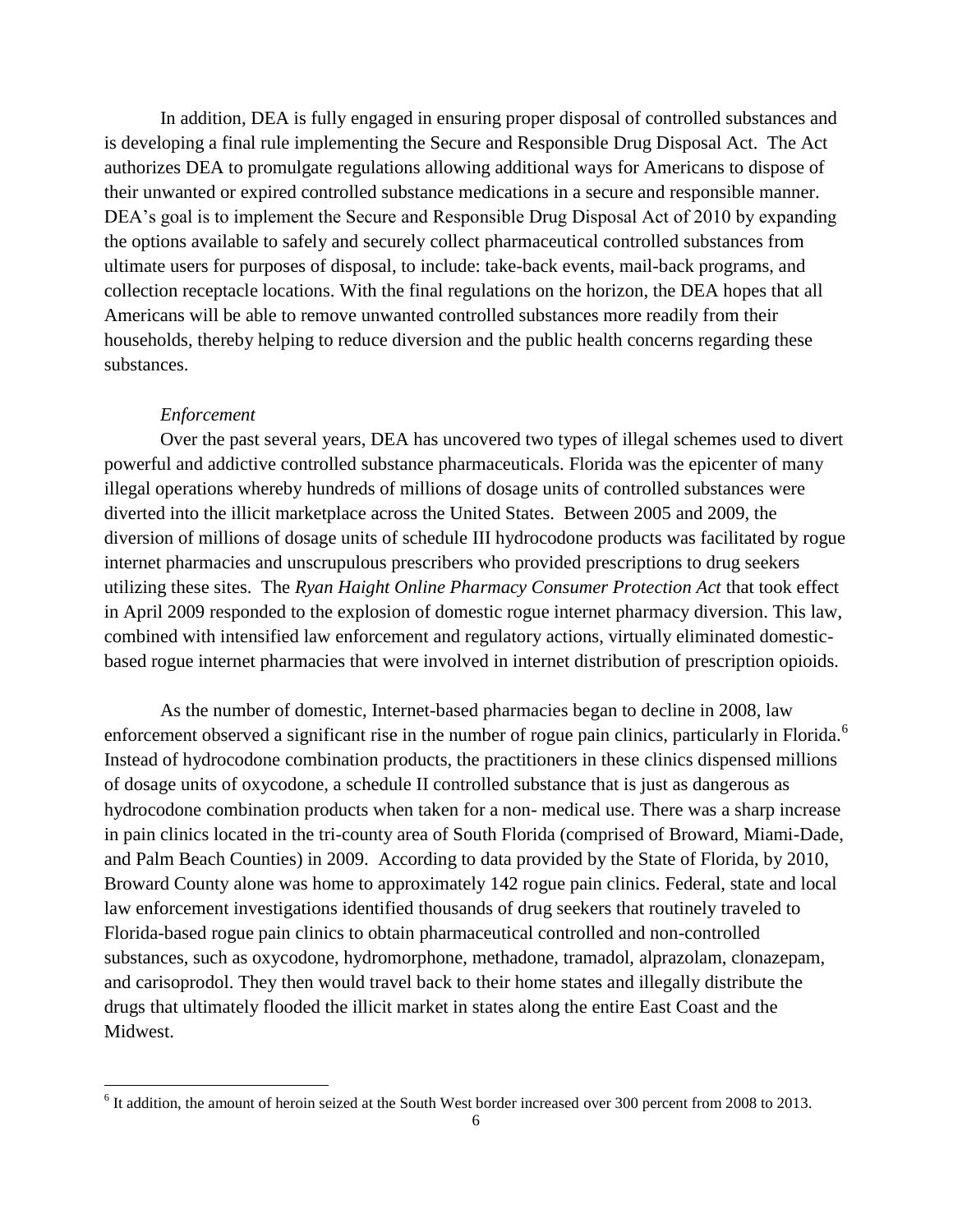Not unexpectedly, increased diversion leads to increased enforcement activity. The National Forensic Laboratory Information System (NFLIS) collects results of drug chemistry analyses conducted by Federal, state, and local forensic laboratories across the country. As such, NFLIS can provide detailed analytical results of drugs seized by law enforcement, including trends in the diversion of pharmaceutical controlled substances into illegal markets. As of December 2013, 49 state laboratory systems, 96 local laboratory systems, and one territorial laboratory system were participating in NFLIS. In 2012, an estimated 1.6 million drug analysis records were reported to participating NFLIS state and local laboratories. The increase in opioid pain medication analyses conducted by NFLIS-reporting laboratories from 2001 to 2012 is staggering: 275 percent for oxycodone; 197 percent for hydrocodone; and 334 percent for morphine.

DEA intelligence reveals that heroin trafficking organizations are relocating to areas where non-medical use of prescription drugs on the rise. Correspondingly, NFLIS shows an increase in the heroin cases and reports<sup>7</sup>:

| <b>NFLIS</b> Estimates |           |           |           |           |           |                   |
|------------------------|-----------|-----------|-----------|-----------|-----------|-------------------|
|                        | 2008      | 2009      | 2010      | 2011      | 2012      | Jan - Jun<br>2013 |
| Heroin Reports         | 95,879    | 112,153   | 110,393   | 119,765   | 131,624   | 74,049            |
| <b>Heroin Cases</b>    | 73,562    | 83,535    | 82,385    | 88,924    | 99,830    | 55,744            |
| <b>Total Reports</b>   | 1,711,763 | 1,758,505 | 1,713,360 | 1,660,216 | 1,622,435 | 770,851           |
| <b>Total Cases</b>     | 1,290,363 | 1,297,735 | 1,274,383 | 1,218,161 | 1,189,089 | 578,034           |
| % Heroin               |           |           |           |           |           |                   |
| Reports                | 5.60%     | 6.38%     | 6.44%     | 7.21%     | 8.11%     | 9.61%             |
| % Heroin Cases         | 6.92%     | 7.95%     | 8.04%     | 9.24%     | 10.72%    | 12.25%            |

## *Enforcement: Tactical Diversion Squads*

DEA Tactical Diversion Squads (TDSs) investigate suspected violations of the CSA and other Federal and state statutes pertaining to the diversion of controlled substance pharmaceuticals and listed chemicals. These unique groups combine the skill sets of Special Agents, Diversion Investigators, and a variety of state and local law enforcement agencies. They are dedicated solely towards investigating, disrupting, and dismantling those individuals or organizations involved in diversion schemes (e.g., "doctor shoppers," prescription forgery rings, and practitioners and pharmacists who knowingly divert controlled substance pharmaceuticals).

Between March 2011 and March 2014, DEA increased the number of operational TDS's from 37 to 66. With the expansion of TDS groups across the United States, the number of diversion-related criminal and administrative cases has increased significantly.

<sup>&</sup>lt;sup>7</sup> In NFLIS, a "case" is a law enforcement investigation; a "report" is an analysis of an exhibit pertaining to an investigation. There are typically many reports in a single case.